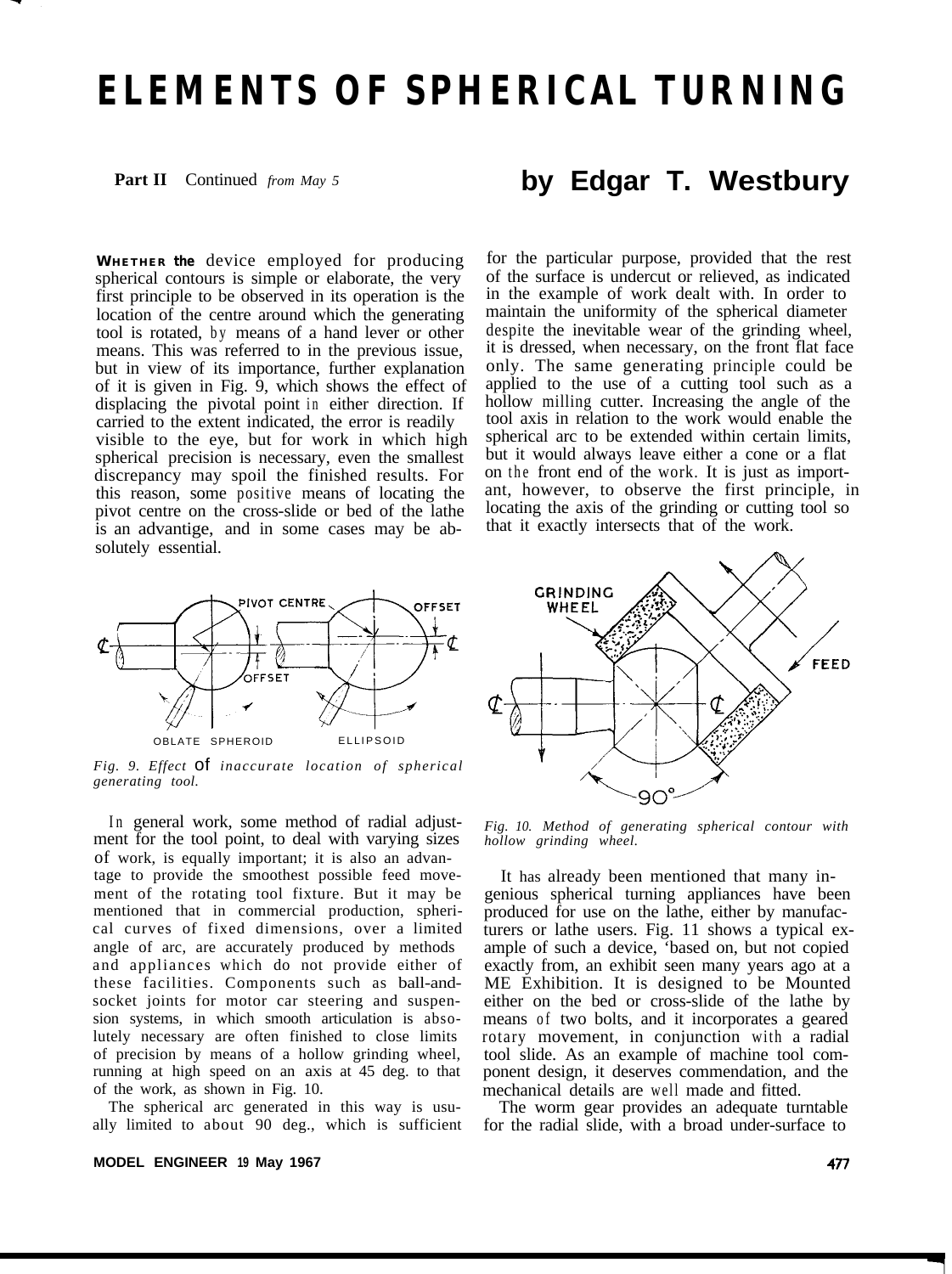form a thrust bearing, with adjustment for end play from below, in the recessed bolster plate. A removable gauge pin, cut away to the centre to facilitate radial measurement, is fitted to the centre of the worm wheel. The radial sliding member is fitted with a gib for adjustment, and is moved by a feed screw with a balanced handle, hating an indexed sleeve, though the markings on it are not visible in the photograph. A lantern type of tool post, with rocker adjustment for the tool height, is anchored in a T-slot which enables the latitude of radial movement to be extended. Smooth and steady motion of the rotary traverse is facilitated by the worm gearing, and the worm shaft is fitted with a flexible drive, so that it can be operated from any convenient position, or even coupled to a self-acting drive if required,



*Fig. 11. A worm-geared spherical turning appliance.*

The utility of this appliance, however, is restricted in certain respects, wherein its refinements may, En fact, constitute a handicap rather than a practical advantage. In the first place, the vertical height of the bolster, worm gear, and radial slide impose a limit on the size of the work which can be machined on a lathe of small centre height when using the appliance. Though it is likely that most of the spherical turning required will be on parts of small diameter, there are occasions when large work may be encountered, calling for the maximum possible clear swing. The space occuplied by the worm gearing, etc., can then ill be spared, and the appliance is at a disadvantage, compared with one having a direct lever feed.

Most spherical turning operations, other than those which are limited to a relatively small arc, involve the need for rotating the tool as far as possible to the left, to carry the curve right down to the neck or stem. When the work is held in a normal chuck, or between centres, the radial slide and its handle may not be capable of swinging far enough round without fouling the chuck or other revolving parts. It is possible to make the handle removable, which helps to some extent, but I have

ofttn found that this does not give sufficient clearance. The only thing to be done then is to slew the tool round to the left in the tool post, but though this enables the arc of surface to be increased, it reduces the advantages of fitting a slide which gives direct radial tool adjustment. It will be clear that the movement of the tool slide is no longer truly proportional to the radial adjustment at the actual tool point.

As I have often had to carry out spherical turning, in the course of solving those awkward little machining problems which are passed on to me from time to time, I have devoted a good deal of time to the design of appliances which give maximum facility without serious limitations for work of this nature. The photographs, Figs. 12 and 13, show one of the most useful of these which I have so far been able to (produce. In the drawing, Fig. 14. a few minor modifications have been introduced in order to simplify construction with materials most likely to be readily available.



*Fig. 12. A spherical turning appliance with oblique wormshaft.*

The base of the appliance is a rectangular piece of 1/4 in. steel plate, scraped flat and true on both sides. For mounting it on the cross-slide of the lathe, two recessed socket head screws are provided, which engage with 1/4 in. B.S.F. tapped holes in a strip suitably shaped to fit the T-slots of the cross-slide. This method, incidentally, can be

*Below: Fig. 13. Another view of the appliance showing method of adjusting the radial slide.*

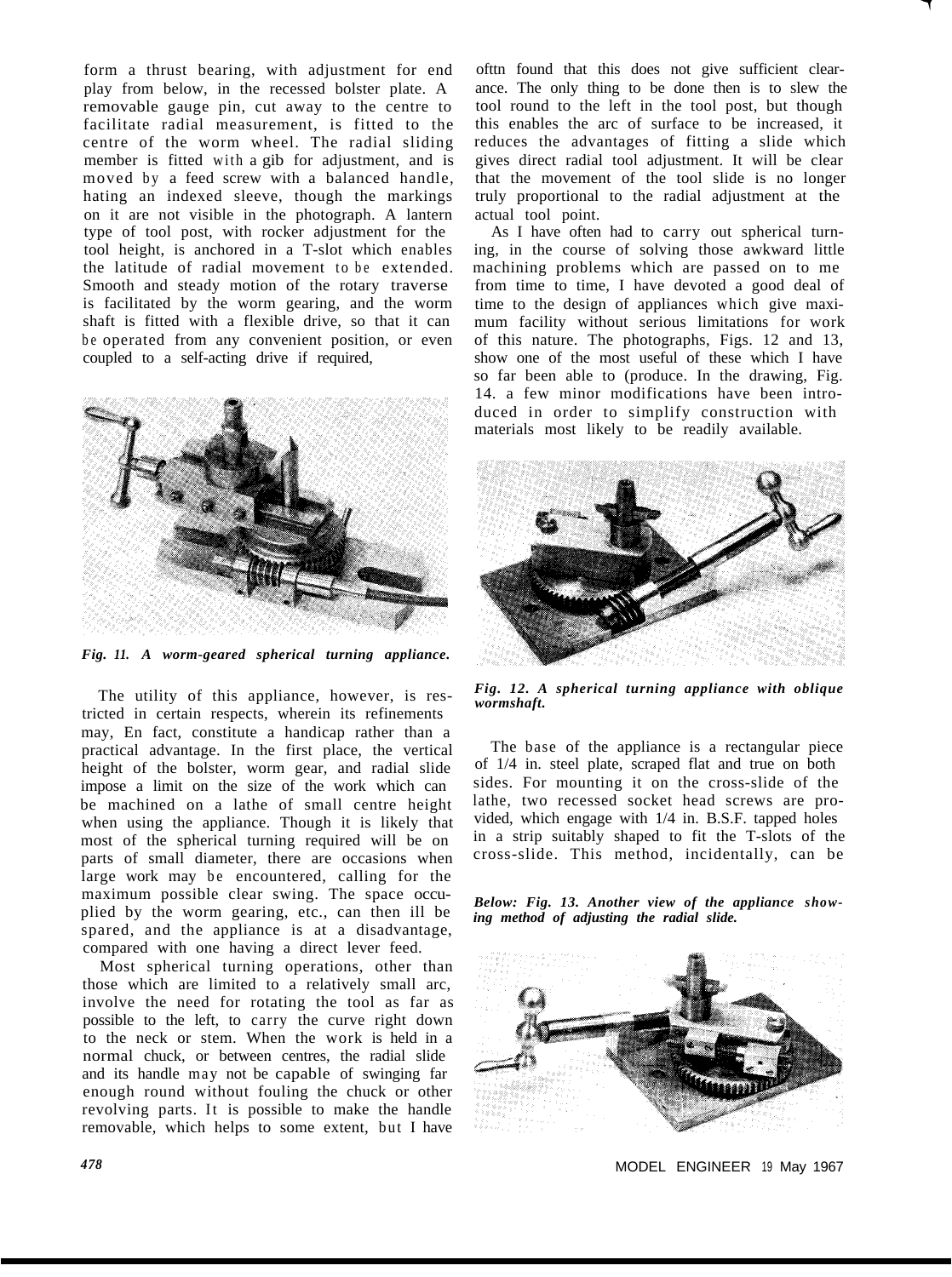

recommended for securing all sorts of attachments to Tslotted cross or vertical-slides. It facilitates quick setting-up and removal, avoids the need for loose clamps and bolts, or projections which may get in the way of operations. Moreover, they reduce the risk of overstraining the T-slots, by providing increased bearing surface over their full length. The strips can easily be made from mild steel bar by milling or shaping; they should slide easily in the T-slots, with clearance on the top surface, so that they lie below the slide level.

A hole is drilled and tapped 3/8 in. X 26 t.p.i. in the centre of the baseplate, which is recessed on the underside so that a thin locknut can be fitted to secure the pivot bush when it is screwed in to eliminate end play of the rotating parts. As in the appliance illustrated in Fig. 11, worm gearing is used for the rotating movement, but instead of using a proper worm wheel, it makes use of a spur gear with straight axial-cut teeth. The reason for this is to allow the wormshaft to be inclined upwards at a sufficiently steep angle to give ample clearance for the operating handle, over the crossslide. Whether this shaft is located parallel to the lathe axis, or at any other convenient angle, it

allows the gearing to be operated with the minimum interference from other slide movements

The gear wheel actually used for the original appliance was one which happened to be available, in the traditional model engineers' " treasure chest " (some unkind people refer to it as the " jackdaw's nest "). But in order to cater for those who may not be able to obtain a gear wheel of the same size and pitch, the drawing has been modified to show one which may more readily be available. Change wheels of 20 d.p., and with varying numbers of teeth, are used on several popular lathes, and are obtainable as spares from makers or dealers. The 50-tooth wheel shown is a convenient size, but the exact gear ratio is not important. Both sides of the wheel should be flat and parallel on their essential bearing surfaces; recesses, if they already exist in one or both sides, are permissible, and the teeth on the lower side should be relieved.

### **Worm details**

To mesh with a 20 d.p. gear wheel, a worm of 6 t.p.i. will serve for the purpose in view, though it is not perfectly accurate and in fact, calculations are complicated by the angle at which it is